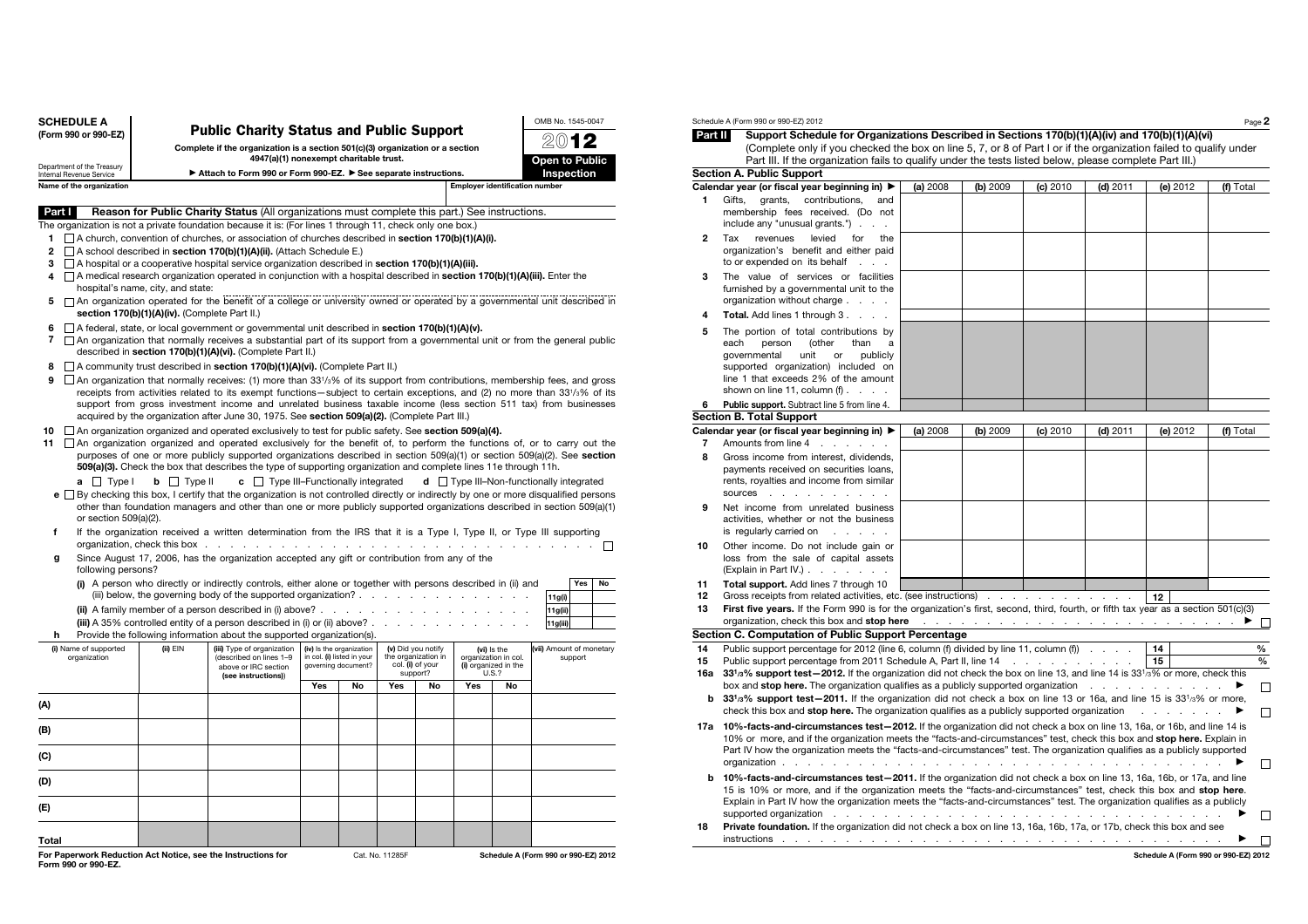|                | Schedule A (Form 990 or 990-EZ) 2012                                                                                                                                                                                                                                                                           |          |          |                                                                                                                                                                                                                               |          |          | Page $3$                             |
|----------------|----------------------------------------------------------------------------------------------------------------------------------------------------------------------------------------------------------------------------------------------------------------------------------------------------------------|----------|----------|-------------------------------------------------------------------------------------------------------------------------------------------------------------------------------------------------------------------------------|----------|----------|--------------------------------------|
| Part III       | Support Schedule for Organizations Described in Section 509(a)(2)                                                                                                                                                                                                                                              |          |          |                                                                                                                                                                                                                               |          |          |                                      |
|                | (Complete only if you checked the box on line 9 of Part I or if the organization failed to qualify under Part II.                                                                                                                                                                                              |          |          |                                                                                                                                                                                                                               |          |          |                                      |
|                | If the organization fails to qualify under the tests listed below, please complete Part II.)                                                                                                                                                                                                                   |          |          |                                                                                                                                                                                                                               |          |          |                                      |
|                | <b>Section A. Public Support</b>                                                                                                                                                                                                                                                                               |          |          |                                                                                                                                                                                                                               |          |          |                                      |
| 1              | Calendar year (or fiscal year beginning in) ▶<br>Gifts, grants, contributions, and membership fees                                                                                                                                                                                                             | (a) 2008 | (b) 2009 | (c) 2010                                                                                                                                                                                                                      | (d) 2011 | (e) 2012 | (f) Total                            |
|                | received. (Do not include any "unusual grants.")                                                                                                                                                                                                                                                               |          |          |                                                                                                                                                                                                                               |          |          |                                      |
| $\overline{2}$ | Gross receipts from admissions, merchandise                                                                                                                                                                                                                                                                    |          |          |                                                                                                                                                                                                                               |          |          |                                      |
|                | sold or services performed, or facilities<br>furnished in any activity that is related to the                                                                                                                                                                                                                  |          |          |                                                                                                                                                                                                                               |          |          |                                      |
|                | organization's tax-exempt purpose                                                                                                                                                                                                                                                                              |          |          |                                                                                                                                                                                                                               |          |          |                                      |
| 3              | Gross receipts from activities that are not an<br>unrelated trade or business under section 513                                                                                                                                                                                                                |          |          |                                                                                                                                                                                                                               |          |          |                                      |
| 4              | revenues<br>levied<br>for<br>Tax<br>the                                                                                                                                                                                                                                                                        |          |          |                                                                                                                                                                                                                               |          |          |                                      |
|                | organization's benefit and either paid<br>to or expended on its behalf<br><b>Service</b> State                                                                                                                                                                                                                 |          |          |                                                                                                                                                                                                                               |          |          |                                      |
| 5              | The value of services or facilities                                                                                                                                                                                                                                                                            |          |          |                                                                                                                                                                                                                               |          |          |                                      |
|                | furnished by a governmental unit to the<br>organization without charge                                                                                                                                                                                                                                         |          |          |                                                                                                                                                                                                                               |          |          |                                      |
| 6              | Total. Add lines 1 through 5.                                                                                                                                                                                                                                                                                  |          |          |                                                                                                                                                                                                                               |          |          |                                      |
|                | 7a Amounts included on lines 1, 2, and 3<br>received from disqualified persons                                                                                                                                                                                                                                 |          |          |                                                                                                                                                                                                                               |          |          |                                      |
| h.             | Amounts included on lines 2 and 3                                                                                                                                                                                                                                                                              |          |          |                                                                                                                                                                                                                               |          |          |                                      |
|                | received<br>from other than disqualified                                                                                                                                                                                                                                                                       |          |          |                                                                                                                                                                                                                               |          |          |                                      |
|                | persons that exceed the greater of \$5,000                                                                                                                                                                                                                                                                     |          |          |                                                                                                                                                                                                                               |          |          |                                      |
|                | or 1% of the amount on line 13 for the year                                                                                                                                                                                                                                                                    |          |          |                                                                                                                                                                                                                               |          |          |                                      |
| с              | Add lines 7a and 7b                                                                                                                                                                                                                                                                                            |          |          |                                                                                                                                                                                                                               |          |          |                                      |
| 8              | <b>Public support (Subtract line 7c from</b><br>$line 6.)$                                                                                                                                                                                                                                                     |          |          |                                                                                                                                                                                                                               |          |          |                                      |
|                | <b>Section B. Total Support</b>                                                                                                                                                                                                                                                                                |          |          |                                                                                                                                                                                                                               |          |          |                                      |
|                | Calendar year (or fiscal year beginning in) ▶                                                                                                                                                                                                                                                                  | (a) 2008 | (b) 2009 | (c) 2010                                                                                                                                                                                                                      | (d) 2011 | (e) 2012 | (f) Total                            |
| 9              | Amounts from line 6<br><b>Service</b>                                                                                                                                                                                                                                                                          |          |          |                                                                                                                                                                                                                               |          |          |                                      |
| 10a            | Gross income from interest, dividends,                                                                                                                                                                                                                                                                         |          |          |                                                                                                                                                                                                                               |          |          |                                      |
|                | payments received on securities loans, rents,                                                                                                                                                                                                                                                                  |          |          |                                                                                                                                                                                                                               |          |          |                                      |
|                | royalties and income from similar sources.                                                                                                                                                                                                                                                                     |          |          |                                                                                                                                                                                                                               |          |          |                                      |
|                | <b>b</b> Unrelated business taxable income (less                                                                                                                                                                                                                                                               |          |          |                                                                                                                                                                                                                               |          |          |                                      |
|                | section 511 taxes) from businesses<br>acquired after June 30, 1975                                                                                                                                                                                                                                             |          |          |                                                                                                                                                                                                                               |          |          |                                      |
| C.             | Add lines 10a and 10b                                                                                                                                                                                                                                                                                          |          |          |                                                                                                                                                                                                                               |          |          |                                      |
| 11             | $\mathcal{A}=\mathcal{A}=\mathcal{A}=\mathcal{A}=\mathcal{A}$<br>Net income from unrelated business                                                                                                                                                                                                            |          |          |                                                                                                                                                                                                                               |          |          |                                      |
|                | activities not included in line 10b, whether                                                                                                                                                                                                                                                                   |          |          |                                                                                                                                                                                                                               |          |          |                                      |
|                | or not the business is regularly carried on                                                                                                                                                                                                                                                                    |          |          |                                                                                                                                                                                                                               |          |          |                                      |
| 12             | Other income. Do not include gain or                                                                                                                                                                                                                                                                           |          |          |                                                                                                                                                                                                                               |          |          |                                      |
|                | loss from the sale of capital assets                                                                                                                                                                                                                                                                           |          |          |                                                                                                                                                                                                                               |          |          |                                      |
| 13             | $(Explain in Part IV.) \t \t \t$<br>Total support. (Add lines 9, 10c, 11,                                                                                                                                                                                                                                      |          |          |                                                                                                                                                                                                                               |          |          |                                      |
|                | and 12.) $\cdots$ $\cdots$ $\cdots$                                                                                                                                                                                                                                                                            |          |          |                                                                                                                                                                                                                               |          |          |                                      |
| 14             | First five years. If the Form 990 is for the organization's first, second, third, fourth, or fifth tax year as a section 501(c)(3)<br>organization, check this box and stop here                                                                                                                               |          |          | a constitution of the constitution of the constitution of the constitution of the constitution of the constitution of the constitution of the constitution of the constitution of the constitution of the constitution of the |          |          | ▶ □                                  |
|                | Section C. Computation of Public Support Percentage                                                                                                                                                                                                                                                            |          |          |                                                                                                                                                                                                                               |          |          |                                      |
| 15             | Public support percentage for 2012 (line 8, column (f) divided by line 13, column (f))                                                                                                                                                                                                                         |          |          |                                                                                                                                                                                                                               |          | 15       | %                                    |
| 16             | Public support percentage from 2011 Schedule A, Part III, line 15 \[matter contracts are controlled by Part III, line 15 \[matter controlled by Controlled by Controlled by Part controlled by Part controlled by Part control                                                                                 |          |          |                                                                                                                                                                                                                               |          | 16       | %                                    |
|                | Section D. Computation of Investment Income Percentage                                                                                                                                                                                                                                                         |          |          |                                                                                                                                                                                                                               |          |          |                                      |
| 17             | Investment income percentage for 2012 (line 10c, column (f) divided by line 13, column (f)                                                                                                                                                                                                                     |          |          |                                                                                                                                                                                                                               |          | 17       | %                                    |
| 18             | Investment income percentage from 2011 Schedule A, Part III, line 17                                                                                                                                                                                                                                           |          |          |                                                                                                                                                                                                                               |          | 18       | %                                    |
| 19a            | 33 <sup>1</sup> /3% support tests-2012. If the organization did not check the box on line 14, and line 15 is more than 33 <sup>1</sup> /3%, and line<br>17 is not more than 331/3%, check this box and stop here. The organization qualifies as a publicly supported organization                              |          |          |                                                                                                                                                                                                                               |          |          | $\Box$                               |
| b              | 33 <sup>1</sup> /3 <sup>%</sup> support tests-2011. If the organization did not check a box on line 14 or line 19a, and line 16 is more than 33 <sup>1</sup> /3%, and<br>line 18 is not more than $33^{1/3}\%$ , check this box and stop here. The organization qualifies as a publicly supported organization |          |          |                                                                                                                                                                                                                               |          |          | ▶<br>$\Box$                          |
| 20             | Private foundation. If the organization did not check a box on line 14, 19a, or 19b, check this box and see instructions                                                                                                                                                                                       |          |          |                                                                                                                                                                                                                               |          |          | ▶<br>Ŋ                               |
|                |                                                                                                                                                                                                                                                                                                                |          |          |                                                                                                                                                                                                                               |          |          | Schedule A (Form 990 or 990-EZ) 2012 |

# Schedule A (Form 990 or 990-EZ) 2012  $P_{\text{age}}$  4

**Part IV** Supplemental Information. Complete this part to provide the explanations required by Part II, line 10; Part II, line 17a or 17b; and Part III, line 12. Also complete this part for any additional information. (See instructions).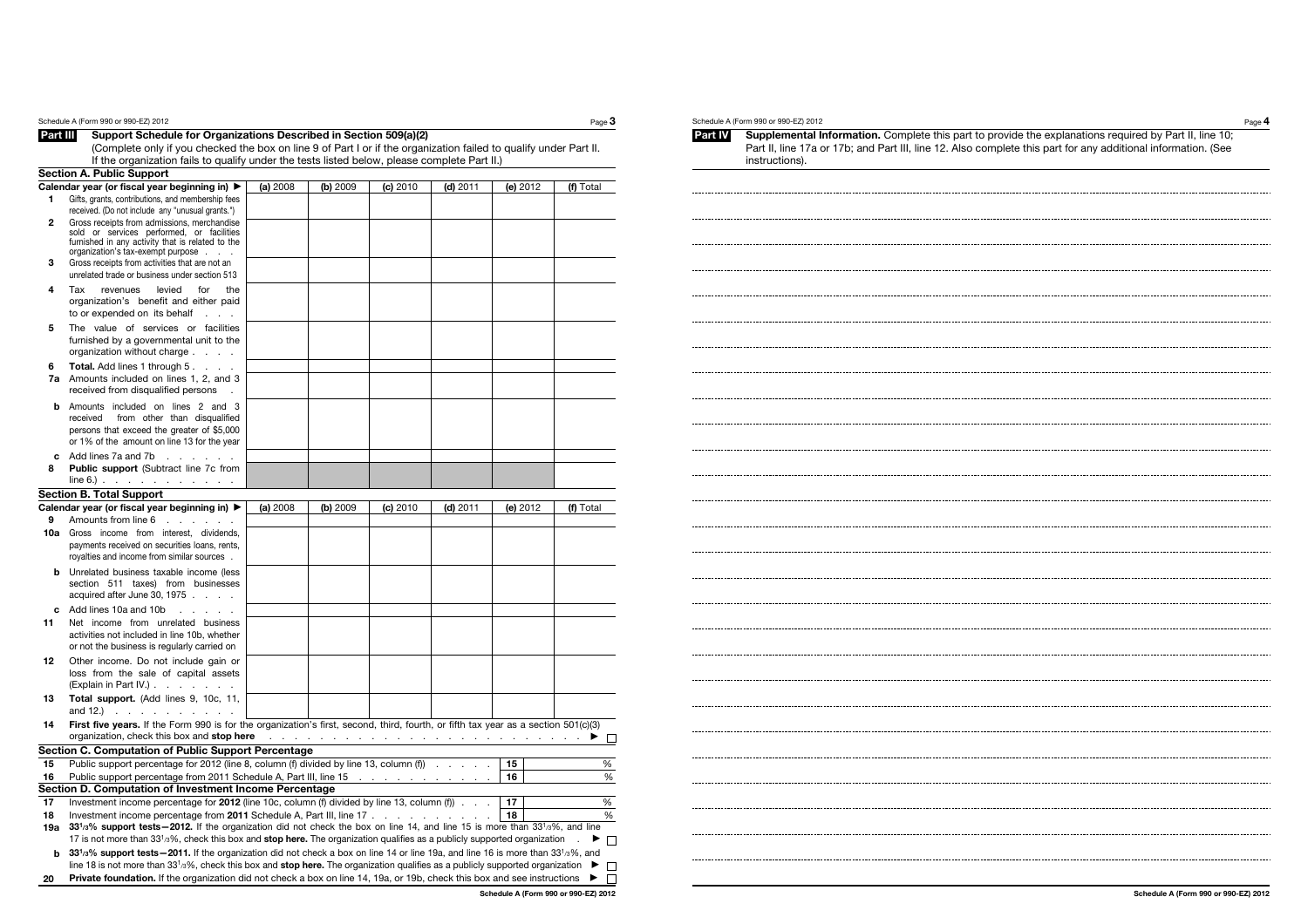| or Form 990-EZ, Part V, line 38a or 40b.<br>Public<br>Attach to Form 990 or Form 990-EZ. > See separate instructions.<br>Inspection<br>k<br><b>Employer identification number</b><br><b>Excess Benefit Transactions</b> (section $501(c)(3)$ and section $501(c)(4)$ organizations only).<br>Complete if the organization answered "Yes" on Form 990, Part IV, line 25a or 25b, or Form 990-EZ, Part V, line 40b.<br>(1)<br>(d) Corrected?<br>(2)<br>(b) Relationship between disqualified person and<br>1<br>(a) Name of disqualified person<br>(c) Description of transaction<br>organization<br>(3)<br>Yes<br>No<br>(1)<br>(4)<br>(2)<br>(5)<br>(3)<br>(6)<br>(4)<br>(7)<br>(5)<br>(8)<br>(6)<br>(9)<br>2<br>Enter the amount of tax incurred by the organization managers or disqualified persons during the year<br>(10)<br>\$<br>▸<br>Part V<br>Enter the amount of tax, if any, on line 2, above, reimbursed by the organization<br>\$<br>3<br>Part II<br>Loans to and/or From Interested Persons.<br>Complete if the organization answered "Yes" on Form 990-EZ, Part V, line 38a or Form 990, Part IV, line 26; or if the<br>organization reported an amount on Form 990, Part X, line 5, 6, or 22.<br>(a) Name of interested person<br>(b) Relationship<br>(c) Purpose of<br>(d) Loan to or<br>(e) Original<br>(f) Balance due<br>(g) In default? (h) Approved<br>(i) Written<br>with organization<br>loan<br>from the<br>principal amount<br>by board or<br>agreement?<br>organization?<br>committee?<br>To<br>Yes<br>Yes<br>Yes<br>From<br>No<br>No<br>No<br>(1)<br>(2)<br>(3)<br>(4)<br>(5)<br>(6)<br>(7)<br>(8)<br>(9)<br>(10)<br>\$<br>Total<br>▸<br>and the contract of the contract of the contract of the contract of<br>Part III<br>Grants or Assistance Benefiting Interested Persons.<br>Complete if the organization answered "Yes" on Form 990, Part IV, line 27.<br>(b) Relationship between interested<br>(c) Amount of assistance<br>(a) Name of interested person<br>(d) Type of assistance<br>(e) Purpose of assistance<br>person and the organization<br>(1)<br>(2)<br>(3)<br>(4)<br>(5)<br>(6)<br>(7)<br>(8)<br>(9)<br>(10)<br>For Paperwork Reduction Act Notice, see the Instructions for Form 990 or 990-EZ.<br>Cat. No. 50056A<br>Schedule L (Form 990 or 990-EZ) 2012 | (Form 990 or 990-EZ)                                   | ► Complete if the organization answered ► Complete if the organization answered<br>Yes" on Form 990, Part IV, line 25a, 25b, 26, 27, 28a, 28b, or 28c, |  |  |  |  |  |  |  |  | Part IV |
|----------------------------------------------------------------------------------------------------------------------------------------------------------------------------------------------------------------------------------------------------------------------------------------------------------------------------------------------------------------------------------------------------------------------------------------------------------------------------------------------------------------------------------------------------------------------------------------------------------------------------------------------------------------------------------------------------------------------------------------------------------------------------------------------------------------------------------------------------------------------------------------------------------------------------------------------------------------------------------------------------------------------------------------------------------------------------------------------------------------------------------------------------------------------------------------------------------------------------------------------------------------------------------------------------------------------------------------------------------------------------------------------------------------------------------------------------------------------------------------------------------------------------------------------------------------------------------------------------------------------------------------------------------------------------------------------------------------------------------------------------------------------------------------------------------------------------------------------------------------------------------------------------------------------------------------------------------------------------------------------------------------------------------------------------------------------------------------------------------------------------------------------------------------------------------------------------------------------------------------------------------------------------------------------------------|--------------------------------------------------------|--------------------------------------------------------------------------------------------------------------------------------------------------------|--|--|--|--|--|--|--|--|---------|
|                                                                                                                                                                                                                                                                                                                                                                                                                                                                                                                                                                                                                                                                                                                                                                                                                                                                                                                                                                                                                                                                                                                                                                                                                                                                                                                                                                                                                                                                                                                                                                                                                                                                                                                                                                                                                                                                                                                                                                                                                                                                                                                                                                                                                                                                                                          | Department of the Treasury<br>Internal Revenue Service |                                                                                                                                                        |  |  |  |  |  |  |  |  |         |
|                                                                                                                                                                                                                                                                                                                                                                                                                                                                                                                                                                                                                                                                                                                                                                                                                                                                                                                                                                                                                                                                                                                                                                                                                                                                                                                                                                                                                                                                                                                                                                                                                                                                                                                                                                                                                                                                                                                                                                                                                                                                                                                                                                                                                                                                                                          | Name of the organization                               |                                                                                                                                                        |  |  |  |  |  |  |  |  |         |
|                                                                                                                                                                                                                                                                                                                                                                                                                                                                                                                                                                                                                                                                                                                                                                                                                                                                                                                                                                                                                                                                                                                                                                                                                                                                                                                                                                                                                                                                                                                                                                                                                                                                                                                                                                                                                                                                                                                                                                                                                                                                                                                                                                                                                                                                                                          | Part I                                                 |                                                                                                                                                        |  |  |  |  |  |  |  |  |         |
|                                                                                                                                                                                                                                                                                                                                                                                                                                                                                                                                                                                                                                                                                                                                                                                                                                                                                                                                                                                                                                                                                                                                                                                                                                                                                                                                                                                                                                                                                                                                                                                                                                                                                                                                                                                                                                                                                                                                                                                                                                                                                                                                                                                                                                                                                                          |                                                        |                                                                                                                                                        |  |  |  |  |  |  |  |  |         |
|                                                                                                                                                                                                                                                                                                                                                                                                                                                                                                                                                                                                                                                                                                                                                                                                                                                                                                                                                                                                                                                                                                                                                                                                                                                                                                                                                                                                                                                                                                                                                                                                                                                                                                                                                                                                                                                                                                                                                                                                                                                                                                                                                                                                                                                                                                          |                                                        |                                                                                                                                                        |  |  |  |  |  |  |  |  |         |
|                                                                                                                                                                                                                                                                                                                                                                                                                                                                                                                                                                                                                                                                                                                                                                                                                                                                                                                                                                                                                                                                                                                                                                                                                                                                                                                                                                                                                                                                                                                                                                                                                                                                                                                                                                                                                                                                                                                                                                                                                                                                                                                                                                                                                                                                                                          |                                                        |                                                                                                                                                        |  |  |  |  |  |  |  |  |         |
|                                                                                                                                                                                                                                                                                                                                                                                                                                                                                                                                                                                                                                                                                                                                                                                                                                                                                                                                                                                                                                                                                                                                                                                                                                                                                                                                                                                                                                                                                                                                                                                                                                                                                                                                                                                                                                                                                                                                                                                                                                                                                                                                                                                                                                                                                                          |                                                        |                                                                                                                                                        |  |  |  |  |  |  |  |  |         |
|                                                                                                                                                                                                                                                                                                                                                                                                                                                                                                                                                                                                                                                                                                                                                                                                                                                                                                                                                                                                                                                                                                                                                                                                                                                                                                                                                                                                                                                                                                                                                                                                                                                                                                                                                                                                                                                                                                                                                                                                                                                                                                                                                                                                                                                                                                          |                                                        |                                                                                                                                                        |  |  |  |  |  |  |  |  |         |
|                                                                                                                                                                                                                                                                                                                                                                                                                                                                                                                                                                                                                                                                                                                                                                                                                                                                                                                                                                                                                                                                                                                                                                                                                                                                                                                                                                                                                                                                                                                                                                                                                                                                                                                                                                                                                                                                                                                                                                                                                                                                                                                                                                                                                                                                                                          |                                                        |                                                                                                                                                        |  |  |  |  |  |  |  |  |         |
|                                                                                                                                                                                                                                                                                                                                                                                                                                                                                                                                                                                                                                                                                                                                                                                                                                                                                                                                                                                                                                                                                                                                                                                                                                                                                                                                                                                                                                                                                                                                                                                                                                                                                                                                                                                                                                                                                                                                                                                                                                                                                                                                                                                                                                                                                                          |                                                        |                                                                                                                                                        |  |  |  |  |  |  |  |  |         |
|                                                                                                                                                                                                                                                                                                                                                                                                                                                                                                                                                                                                                                                                                                                                                                                                                                                                                                                                                                                                                                                                                                                                                                                                                                                                                                                                                                                                                                                                                                                                                                                                                                                                                                                                                                                                                                                                                                                                                                                                                                                                                                                                                                                                                                                                                                          |                                                        |                                                                                                                                                        |  |  |  |  |  |  |  |  |         |
|                                                                                                                                                                                                                                                                                                                                                                                                                                                                                                                                                                                                                                                                                                                                                                                                                                                                                                                                                                                                                                                                                                                                                                                                                                                                                                                                                                                                                                                                                                                                                                                                                                                                                                                                                                                                                                                                                                                                                                                                                                                                                                                                                                                                                                                                                                          |                                                        |                                                                                                                                                        |  |  |  |  |  |  |  |  |         |
|                                                                                                                                                                                                                                                                                                                                                                                                                                                                                                                                                                                                                                                                                                                                                                                                                                                                                                                                                                                                                                                                                                                                                                                                                                                                                                                                                                                                                                                                                                                                                                                                                                                                                                                                                                                                                                                                                                                                                                                                                                                                                                                                                                                                                                                                                                          |                                                        |                                                                                                                                                        |  |  |  |  |  |  |  |  |         |
|                                                                                                                                                                                                                                                                                                                                                                                                                                                                                                                                                                                                                                                                                                                                                                                                                                                                                                                                                                                                                                                                                                                                                                                                                                                                                                                                                                                                                                                                                                                                                                                                                                                                                                                                                                                                                                                                                                                                                                                                                                                                                                                                                                                                                                                                                                          |                                                        |                                                                                                                                                        |  |  |  |  |  |  |  |  |         |
|                                                                                                                                                                                                                                                                                                                                                                                                                                                                                                                                                                                                                                                                                                                                                                                                                                                                                                                                                                                                                                                                                                                                                                                                                                                                                                                                                                                                                                                                                                                                                                                                                                                                                                                                                                                                                                                                                                                                                                                                                                                                                                                                                                                                                                                                                                          |                                                        |                                                                                                                                                        |  |  |  |  |  |  |  |  |         |
|                                                                                                                                                                                                                                                                                                                                                                                                                                                                                                                                                                                                                                                                                                                                                                                                                                                                                                                                                                                                                                                                                                                                                                                                                                                                                                                                                                                                                                                                                                                                                                                                                                                                                                                                                                                                                                                                                                                                                                                                                                                                                                                                                                                                                                                                                                          |                                                        |                                                                                                                                                        |  |  |  |  |  |  |  |  |         |
|                                                                                                                                                                                                                                                                                                                                                                                                                                                                                                                                                                                                                                                                                                                                                                                                                                                                                                                                                                                                                                                                                                                                                                                                                                                                                                                                                                                                                                                                                                                                                                                                                                                                                                                                                                                                                                                                                                                                                                                                                                                                                                                                                                                                                                                                                                          |                                                        |                                                                                                                                                        |  |  |  |  |  |  |  |  |         |
|                                                                                                                                                                                                                                                                                                                                                                                                                                                                                                                                                                                                                                                                                                                                                                                                                                                                                                                                                                                                                                                                                                                                                                                                                                                                                                                                                                                                                                                                                                                                                                                                                                                                                                                                                                                                                                                                                                                                                                                                                                                                                                                                                                                                                                                                                                          |                                                        |                                                                                                                                                        |  |  |  |  |  |  |  |  |         |
|                                                                                                                                                                                                                                                                                                                                                                                                                                                                                                                                                                                                                                                                                                                                                                                                                                                                                                                                                                                                                                                                                                                                                                                                                                                                                                                                                                                                                                                                                                                                                                                                                                                                                                                                                                                                                                                                                                                                                                                                                                                                                                                                                                                                                                                                                                          |                                                        |                                                                                                                                                        |  |  |  |  |  |  |  |  |         |
|                                                                                                                                                                                                                                                                                                                                                                                                                                                                                                                                                                                                                                                                                                                                                                                                                                                                                                                                                                                                                                                                                                                                                                                                                                                                                                                                                                                                                                                                                                                                                                                                                                                                                                                                                                                                                                                                                                                                                                                                                                                                                                                                                                                                                                                                                                          |                                                        |                                                                                                                                                        |  |  |  |  |  |  |  |  |         |
|                                                                                                                                                                                                                                                                                                                                                                                                                                                                                                                                                                                                                                                                                                                                                                                                                                                                                                                                                                                                                                                                                                                                                                                                                                                                                                                                                                                                                                                                                                                                                                                                                                                                                                                                                                                                                                                                                                                                                                                                                                                                                                                                                                                                                                                                                                          |                                                        |                                                                                                                                                        |  |  |  |  |  |  |  |  |         |
|                                                                                                                                                                                                                                                                                                                                                                                                                                                                                                                                                                                                                                                                                                                                                                                                                                                                                                                                                                                                                                                                                                                                                                                                                                                                                                                                                                                                                                                                                                                                                                                                                                                                                                                                                                                                                                                                                                                                                                                                                                                                                                                                                                                                                                                                                                          |                                                        |                                                                                                                                                        |  |  |  |  |  |  |  |  |         |
|                                                                                                                                                                                                                                                                                                                                                                                                                                                                                                                                                                                                                                                                                                                                                                                                                                                                                                                                                                                                                                                                                                                                                                                                                                                                                                                                                                                                                                                                                                                                                                                                                                                                                                                                                                                                                                                                                                                                                                                                                                                                                                                                                                                                                                                                                                          |                                                        |                                                                                                                                                        |  |  |  |  |  |  |  |  |         |
|                                                                                                                                                                                                                                                                                                                                                                                                                                                                                                                                                                                                                                                                                                                                                                                                                                                                                                                                                                                                                                                                                                                                                                                                                                                                                                                                                                                                                                                                                                                                                                                                                                                                                                                                                                                                                                                                                                                                                                                                                                                                                                                                                                                                                                                                                                          |                                                        |                                                                                                                                                        |  |  |  |  |  |  |  |  |         |
|                                                                                                                                                                                                                                                                                                                                                                                                                                                                                                                                                                                                                                                                                                                                                                                                                                                                                                                                                                                                                                                                                                                                                                                                                                                                                                                                                                                                                                                                                                                                                                                                                                                                                                                                                                                                                                                                                                                                                                                                                                                                                                                                                                                                                                                                                                          |                                                        |                                                                                                                                                        |  |  |  |  |  |  |  |  |         |
|                                                                                                                                                                                                                                                                                                                                                                                                                                                                                                                                                                                                                                                                                                                                                                                                                                                                                                                                                                                                                                                                                                                                                                                                                                                                                                                                                                                                                                                                                                                                                                                                                                                                                                                                                                                                                                                                                                                                                                                                                                                                                                                                                                                                                                                                                                          |                                                        |                                                                                                                                                        |  |  |  |  |  |  |  |  |         |
|                                                                                                                                                                                                                                                                                                                                                                                                                                                                                                                                                                                                                                                                                                                                                                                                                                                                                                                                                                                                                                                                                                                                                                                                                                                                                                                                                                                                                                                                                                                                                                                                                                                                                                                                                                                                                                                                                                                                                                                                                                                                                                                                                                                                                                                                                                          |                                                        |                                                                                                                                                        |  |  |  |  |  |  |  |  |         |
|                                                                                                                                                                                                                                                                                                                                                                                                                                                                                                                                                                                                                                                                                                                                                                                                                                                                                                                                                                                                                                                                                                                                                                                                                                                                                                                                                                                                                                                                                                                                                                                                                                                                                                                                                                                                                                                                                                                                                                                                                                                                                                                                                                                                                                                                                                          |                                                        |                                                                                                                                                        |  |  |  |  |  |  |  |  |         |
|                                                                                                                                                                                                                                                                                                                                                                                                                                                                                                                                                                                                                                                                                                                                                                                                                                                                                                                                                                                                                                                                                                                                                                                                                                                                                                                                                                                                                                                                                                                                                                                                                                                                                                                                                                                                                                                                                                                                                                                                                                                                                                                                                                                                                                                                                                          |                                                        |                                                                                                                                                        |  |  |  |  |  |  |  |  |         |
|                                                                                                                                                                                                                                                                                                                                                                                                                                                                                                                                                                                                                                                                                                                                                                                                                                                                                                                                                                                                                                                                                                                                                                                                                                                                                                                                                                                                                                                                                                                                                                                                                                                                                                                                                                                                                                                                                                                                                                                                                                                                                                                                                                                                                                                                                                          |                                                        |                                                                                                                                                        |  |  |  |  |  |  |  |  |         |
|                                                                                                                                                                                                                                                                                                                                                                                                                                                                                                                                                                                                                                                                                                                                                                                                                                                                                                                                                                                                                                                                                                                                                                                                                                                                                                                                                                                                                                                                                                                                                                                                                                                                                                                                                                                                                                                                                                                                                                                                                                                                                                                                                                                                                                                                                                          |                                                        |                                                                                                                                                        |  |  |  |  |  |  |  |  |         |
|                                                                                                                                                                                                                                                                                                                                                                                                                                                                                                                                                                                                                                                                                                                                                                                                                                                                                                                                                                                                                                                                                                                                                                                                                                                                                                                                                                                                                                                                                                                                                                                                                                                                                                                                                                                                                                                                                                                                                                                                                                                                                                                                                                                                                                                                                                          |                                                        |                                                                                                                                                        |  |  |  |  |  |  |  |  |         |
|                                                                                                                                                                                                                                                                                                                                                                                                                                                                                                                                                                                                                                                                                                                                                                                                                                                                                                                                                                                                                                                                                                                                                                                                                                                                                                                                                                                                                                                                                                                                                                                                                                                                                                                                                                                                                                                                                                                                                                                                                                                                                                                                                                                                                                                                                                          |                                                        |                                                                                                                                                        |  |  |  |  |  |  |  |  |         |
|                                                                                                                                                                                                                                                                                                                                                                                                                                                                                                                                                                                                                                                                                                                                                                                                                                                                                                                                                                                                                                                                                                                                                                                                                                                                                                                                                                                                                                                                                                                                                                                                                                                                                                                                                                                                                                                                                                                                                                                                                                                                                                                                                                                                                                                                                                          |                                                        |                                                                                                                                                        |  |  |  |  |  |  |  |  |         |
|                                                                                                                                                                                                                                                                                                                                                                                                                                                                                                                                                                                                                                                                                                                                                                                                                                                                                                                                                                                                                                                                                                                                                                                                                                                                                                                                                                                                                                                                                                                                                                                                                                                                                                                                                                                                                                                                                                                                                                                                                                                                                                                                                                                                                                                                                                          |                                                        |                                                                                                                                                        |  |  |  |  |  |  |  |  |         |
|                                                                                                                                                                                                                                                                                                                                                                                                                                                                                                                                                                                                                                                                                                                                                                                                                                                                                                                                                                                                                                                                                                                                                                                                                                                                                                                                                                                                                                                                                                                                                                                                                                                                                                                                                                                                                                                                                                                                                                                                                                                                                                                                                                                                                                                                                                          |                                                        |                                                                                                                                                        |  |  |  |  |  |  |  |  |         |
|                                                                                                                                                                                                                                                                                                                                                                                                                                                                                                                                                                                                                                                                                                                                                                                                                                                                                                                                                                                                                                                                                                                                                                                                                                                                                                                                                                                                                                                                                                                                                                                                                                                                                                                                                                                                                                                                                                                                                                                                                                                                                                                                                                                                                                                                                                          |                                                        |                                                                                                                                                        |  |  |  |  |  |  |  |  |         |
|                                                                                                                                                                                                                                                                                                                                                                                                                                                                                                                                                                                                                                                                                                                                                                                                                                                                                                                                                                                                                                                                                                                                                                                                                                                                                                                                                                                                                                                                                                                                                                                                                                                                                                                                                                                                                                                                                                                                                                                                                                                                                                                                                                                                                                                                                                          |                                                        |                                                                                                                                                        |  |  |  |  |  |  |  |  |         |
|                                                                                                                                                                                                                                                                                                                                                                                                                                                                                                                                                                                                                                                                                                                                                                                                                                                                                                                                                                                                                                                                                                                                                                                                                                                                                                                                                                                                                                                                                                                                                                                                                                                                                                                                                                                                                                                                                                                                                                                                                                                                                                                                                                                                                                                                                                          |                                                        |                                                                                                                                                        |  |  |  |  |  |  |  |  |         |
|                                                                                                                                                                                                                                                                                                                                                                                                                                                                                                                                                                                                                                                                                                                                                                                                                                                                                                                                                                                                                                                                                                                                                                                                                                                                                                                                                                                                                                                                                                                                                                                                                                                                                                                                                                                                                                                                                                                                                                                                                                                                                                                                                                                                                                                                                                          |                                                        |                                                                                                                                                        |  |  |  |  |  |  |  |  |         |
|                                                                                                                                                                                                                                                                                                                                                                                                                                                                                                                                                                                                                                                                                                                                                                                                                                                                                                                                                                                                                                                                                                                                                                                                                                                                                                                                                                                                                                                                                                                                                                                                                                                                                                                                                                                                                                                                                                                                                                                                                                                                                                                                                                                                                                                                                                          |                                                        |                                                                                                                                                        |  |  |  |  |  |  |  |  |         |
|                                                                                                                                                                                                                                                                                                                                                                                                                                                                                                                                                                                                                                                                                                                                                                                                                                                                                                                                                                                                                                                                                                                                                                                                                                                                                                                                                                                                                                                                                                                                                                                                                                                                                                                                                                                                                                                                                                                                                                                                                                                                                                                                                                                                                                                                                                          |                                                        |                                                                                                                                                        |  |  |  |  |  |  |  |  |         |
|                                                                                                                                                                                                                                                                                                                                                                                                                                                                                                                                                                                                                                                                                                                                                                                                                                                                                                                                                                                                                                                                                                                                                                                                                                                                                                                                                                                                                                                                                                                                                                                                                                                                                                                                                                                                                                                                                                                                                                                                                                                                                                                                                                                                                                                                                                          |                                                        |                                                                                                                                                        |  |  |  |  |  |  |  |  |         |
|                                                                                                                                                                                                                                                                                                                                                                                                                                                                                                                                                                                                                                                                                                                                                                                                                                                                                                                                                                                                                                                                                                                                                                                                                                                                                                                                                                                                                                                                                                                                                                                                                                                                                                                                                                                                                                                                                                                                                                                                                                                                                                                                                                                                                                                                                                          |                                                        |                                                                                                                                                        |  |  |  |  |  |  |  |  |         |
|                                                                                                                                                                                                                                                                                                                                                                                                                                                                                                                                                                                                                                                                                                                                                                                                                                                                                                                                                                                                                                                                                                                                                                                                                                                                                                                                                                                                                                                                                                                                                                                                                                                                                                                                                                                                                                                                                                                                                                                                                                                                                                                                                                                                                                                                                                          |                                                        |                                                                                                                                                        |  |  |  |  |  |  |  |  |         |
|                                                                                                                                                                                                                                                                                                                                                                                                                                                                                                                                                                                                                                                                                                                                                                                                                                                                                                                                                                                                                                                                                                                                                                                                                                                                                                                                                                                                                                                                                                                                                                                                                                                                                                                                                                                                                                                                                                                                                                                                                                                                                                                                                                                                                                                                                                          |                                                        |                                                                                                                                                        |  |  |  |  |  |  |  |  |         |
|                                                                                                                                                                                                                                                                                                                                                                                                                                                                                                                                                                                                                                                                                                                                                                                                                                                                                                                                                                                                                                                                                                                                                                                                                                                                                                                                                                                                                                                                                                                                                                                                                                                                                                                                                                                                                                                                                                                                                                                                                                                                                                                                                                                                                                                                                                          |                                                        |                                                                                                                                                        |  |  |  |  |  |  |  |  |         |
|                                                                                                                                                                                                                                                                                                                                                                                                                                                                                                                                                                                                                                                                                                                                                                                                                                                                                                                                                                                                                                                                                                                                                                                                                                                                                                                                                                                                                                                                                                                                                                                                                                                                                                                                                                                                                                                                                                                                                                                                                                                                                                                                                                                                                                                                                                          |                                                        |                                                                                                                                                        |  |  |  |  |  |  |  |  |         |
|                                                                                                                                                                                                                                                                                                                                                                                                                                                                                                                                                                                                                                                                                                                                                                                                                                                                                                                                                                                                                                                                                                                                                                                                                                                                                                                                                                                                                                                                                                                                                                                                                                                                                                                                                                                                                                                                                                                                                                                                                                                                                                                                                                                                                                                                                                          |                                                        |                                                                                                                                                        |  |  |  |  |  |  |  |  |         |
|                                                                                                                                                                                                                                                                                                                                                                                                                                                                                                                                                                                                                                                                                                                                                                                                                                                                                                                                                                                                                                                                                                                                                                                                                                                                                                                                                                                                                                                                                                                                                                                                                                                                                                                                                                                                                                                                                                                                                                                                                                                                                                                                                                                                                                                                                                          |                                                        |                                                                                                                                                        |  |  |  |  |  |  |  |  |         |
|                                                                                                                                                                                                                                                                                                                                                                                                                                                                                                                                                                                                                                                                                                                                                                                                                                                                                                                                                                                                                                                                                                                                                                                                                                                                                                                                                                                                                                                                                                                                                                                                                                                                                                                                                                                                                                                                                                                                                                                                                                                                                                                                                                                                                                                                                                          |                                                        |                                                                                                                                                        |  |  |  |  |  |  |  |  |         |

Transactions With Interested Persons

OMB No. 1545-0047 2012

SCHEDULE L (Form 990 or 990-EZ)

| Part IV<br><b>Business Transactions Involving Interested Persons.</b> | Complete if the organization answered "Yes" on Form 990, Part IV, line 28a, 28b, or 28c. |                              |                                |                                  |           |
|-----------------------------------------------------------------------|------------------------------------------------------------------------------------------|------------------------------|--------------------------------|----------------------------------|-----------|
| (a) Name of interested person                                         | (b) Relationship between<br>interested person and the<br>organization                    | (c) Amount of<br>transaction | (d) Description of transaction | (e) Sharing of<br>organization's | revenues? |
|                                                                       |                                                                                          |                              |                                | Yes                              | No        |
| (1)                                                                   |                                                                                          |                              |                                |                                  |           |
| (2)                                                                   |                                                                                          |                              |                                |                                  |           |
| (3)                                                                   |                                                                                          |                              |                                |                                  |           |
| (4)                                                                   |                                                                                          |                              |                                |                                  |           |
| (5)                                                                   |                                                                                          |                              |                                |                                  |           |
| (6)                                                                   |                                                                                          |                              |                                |                                  |           |
| (7)                                                                   |                                                                                          |                              |                                |                                  |           |
| (8)                                                                   |                                                                                          |                              |                                |                                  |           |
| (9)                                                                   |                                                                                          |                              |                                |                                  |           |
| (10)                                                                  |                                                                                          |                              |                                |                                  |           |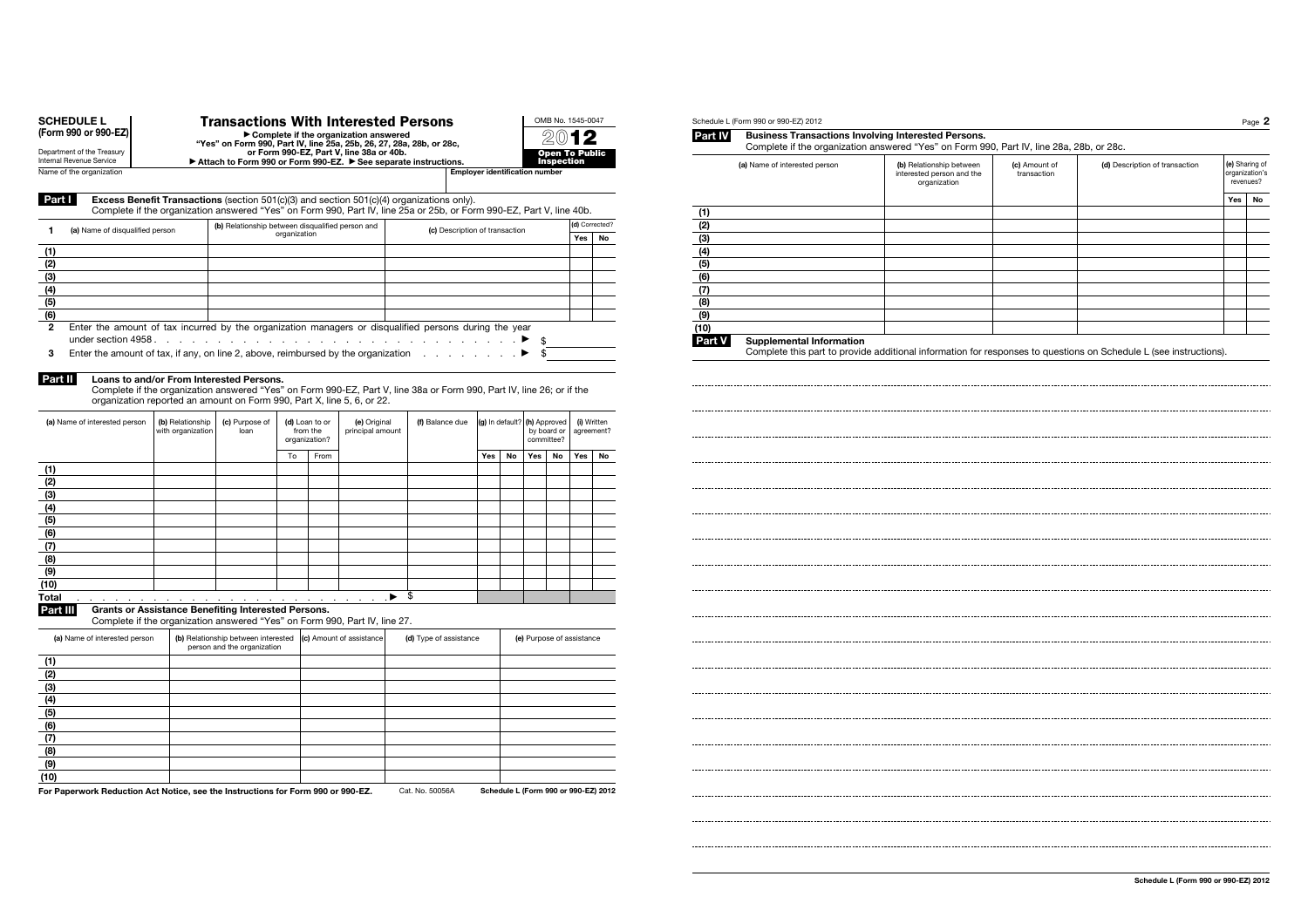| <b>Employer identification number</b><br>Name of the organization<br>2012<br>Complete to provide information for responses to specific questions on<br>Form 990 or 990-EZ or to provide any additional information.<br><b>Open to Public</b><br>Department of the Treasury<br>Attach to Form 990 or 990-EZ.<br>Inspection<br>Employer identification number | <b>SCHEDULE O</b>        |                                                | OMB No. 1545-0047 | Schedule O (Form 990 or 990-EZ) (2012) | Page 2 |
|-------------------------------------------------------------------------------------------------------------------------------------------------------------------------------------------------------------------------------------------------------------------------------------------------------------------------------------------------------------|--------------------------|------------------------------------------------|-------------------|----------------------------------------|--------|
|                                                                                                                                                                                                                                                                                                                                                             | (Form 990 or 990-EZ)     | Supplemental Information to Form 990 or 990-EZ |                   |                                        |        |
|                                                                                                                                                                                                                                                                                                                                                             |                          |                                                |                   |                                        |        |
|                                                                                                                                                                                                                                                                                                                                                             | Internal Revenue Service |                                                |                   |                                        |        |
|                                                                                                                                                                                                                                                                                                                                                             | Name of the organization |                                                |                   |                                        |        |
|                                                                                                                                                                                                                                                                                                                                                             |                          |                                                |                   |                                        |        |
|                                                                                                                                                                                                                                                                                                                                                             |                          |                                                |                   |                                        |        |
|                                                                                                                                                                                                                                                                                                                                                             |                          |                                                |                   |                                        |        |
|                                                                                                                                                                                                                                                                                                                                                             |                          |                                                |                   |                                        |        |
|                                                                                                                                                                                                                                                                                                                                                             |                          |                                                |                   |                                        |        |
|                                                                                                                                                                                                                                                                                                                                                             |                          |                                                |                   |                                        |        |
|                                                                                                                                                                                                                                                                                                                                                             |                          |                                                |                   |                                        |        |
|                                                                                                                                                                                                                                                                                                                                                             |                          |                                                |                   |                                        |        |
|                                                                                                                                                                                                                                                                                                                                                             |                          |                                                |                   |                                        |        |
|                                                                                                                                                                                                                                                                                                                                                             |                          |                                                |                   |                                        |        |
|                                                                                                                                                                                                                                                                                                                                                             |                          |                                                |                   |                                        |        |
|                                                                                                                                                                                                                                                                                                                                                             |                          |                                                |                   |                                        |        |
|                                                                                                                                                                                                                                                                                                                                                             |                          |                                                |                   |                                        |        |
|                                                                                                                                                                                                                                                                                                                                                             |                          |                                                |                   |                                        |        |
|                                                                                                                                                                                                                                                                                                                                                             |                          |                                                |                   |                                        |        |
|                                                                                                                                                                                                                                                                                                                                                             |                          |                                                |                   |                                        |        |
|                                                                                                                                                                                                                                                                                                                                                             |                          |                                                |                   |                                        |        |
|                                                                                                                                                                                                                                                                                                                                                             |                          |                                                |                   |                                        |        |
|                                                                                                                                                                                                                                                                                                                                                             |                          |                                                |                   |                                        |        |
|                                                                                                                                                                                                                                                                                                                                                             |                          |                                                |                   |                                        |        |
|                                                                                                                                                                                                                                                                                                                                                             |                          |                                                |                   |                                        |        |
|                                                                                                                                                                                                                                                                                                                                                             |                          |                                                |                   |                                        |        |
|                                                                                                                                                                                                                                                                                                                                                             |                          |                                                |                   |                                        |        |
|                                                                                                                                                                                                                                                                                                                                                             |                          |                                                |                   |                                        |        |
|                                                                                                                                                                                                                                                                                                                                                             |                          |                                                |                   |                                        |        |
|                                                                                                                                                                                                                                                                                                                                                             |                          |                                                |                   |                                        |        |
|                                                                                                                                                                                                                                                                                                                                                             |                          |                                                |                   |                                        |        |
|                                                                                                                                                                                                                                                                                                                                                             |                          |                                                |                   |                                        |        |
|                                                                                                                                                                                                                                                                                                                                                             |                          |                                                |                   |                                        |        |
|                                                                                                                                                                                                                                                                                                                                                             |                          |                                                |                   |                                        |        |
|                                                                                                                                                                                                                                                                                                                                                             |                          |                                                |                   |                                        |        |
|                                                                                                                                                                                                                                                                                                                                                             |                          |                                                |                   |                                        |        |
|                                                                                                                                                                                                                                                                                                                                                             |                          |                                                |                   |                                        |        |
|                                                                                                                                                                                                                                                                                                                                                             |                          |                                                |                   |                                        |        |
|                                                                                                                                                                                                                                                                                                                                                             |                          |                                                |                   |                                        |        |
|                                                                                                                                                                                                                                                                                                                                                             |                          |                                                |                   |                                        |        |
|                                                                                                                                                                                                                                                                                                                                                             |                          |                                                |                   |                                        |        |
|                                                                                                                                                                                                                                                                                                                                                             |                          |                                                |                   |                                        |        |
|                                                                                                                                                                                                                                                                                                                                                             |                          |                                                |                   |                                        |        |